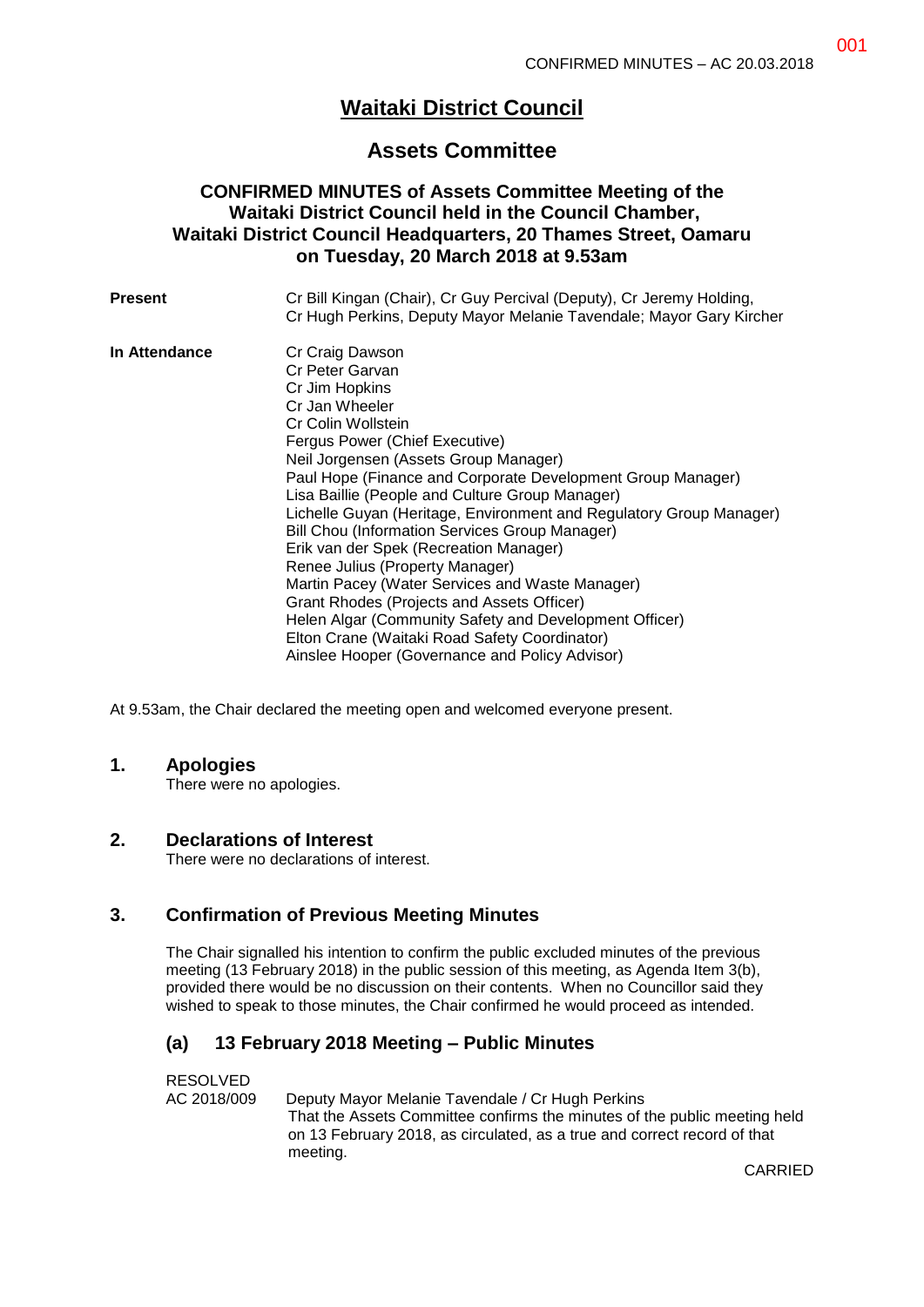#### **(b) 13 February 2018 Meeting – Public Excluded Minutes**

RESOLVED AC 2018/010 Deputy Mayor Melanie Tavendale / Cr Hugh Perkins That the Assets Committee confirms the minutes of the public excluded meeting held on 13 February 2018, as circulated, as a true and correct record of that meeting.

CARRIED

#### **4. Kurow Irrigation Race Easement**

The report, as circulated, sought to formalise existing occupation rights of the Kurow Duntroon Irrigation Company Limited to convey water across recreation reserves by granting easements.

RESOLVED

AC 2018/011 Deputy Mayor Melanie Tavendale / Cr Jeremy Holding That Council directs the Chief Executive to grant easements for the right to convey water, over Part Section 2, Block XVI, Town of Kurow and Part Lot 2A, SO 4774 to the Kurow Duntroon Irrigation Company Limited, subject to notification and the consideration of any submissions.

CARRIED

#### **5. Draft Waste Management and Minimisation Plan**

The report and attachments, as circulated, sought Council's approval of the Draft Waste Management and Minimisation Plan 2018-24 (Statement of Proposal) and Summary of Information to go out for public consultation from Thursday 29 March until Monday 30 April 2018 by undertaking a Special Consultative Procedure in accordance with the requirements of the Waste Minimisation Act 2008 and Local Government Act 2002.

Councillors worked through the draft documents, asking questions and requesting some minor changes. It was noted that any changes requested today would be incorporated into a revised draft going into the 27 March 2018 Council Meeting agenda which was due for publication tomorrow. At that stage, Councillors would have another opportunity to make minor changes before a Council-approved draft was released for public consultation.

*During discussions, the meeting was adjourned at 10.02am and reconvened at 10.15am.*

| RESOLVED    |                                                                                                                                                                                                                                                                                                                                                                                  |
|-------------|----------------------------------------------------------------------------------------------------------------------------------------------------------------------------------------------------------------------------------------------------------------------------------------------------------------------------------------------------------------------------------|
| AC 2018/012 | Mayor Gary Kircher / Deputy Mayor Melanie Tavendale<br>The Assets Committee recommends:<br>That Council:                                                                                                                                                                                                                                                                         |
|             | Approves the attached Draft Waste Management and Minimisation<br>1<br>Plan 2018-24 (Statement of Proposal) and Summary of Information to<br>go out for public consultation from Thursday 29 March until Monday<br>30 April 2018.                                                                                                                                                 |
|             | 2<br>Notes that a Special Consultative Procedure, in accordance with Local<br>Government Act 2002 (LGA), is required as part of the mandatory six-<br>yearly review of Council's Waste Management and Minimisation Plan                                                                                                                                                          |
|             | Notes the attached Draft Waste Management and Minimisation Plan<br>3<br>2018-24 (Statement of Proposal) and Draft Summary of Information is<br>intended for public consultation.                                                                                                                                                                                                 |
|             | Notes the attached Communication Plan.<br>4                                                                                                                                                                                                                                                                                                                                      |
|             | 5<br>Notes that all community feedback on the Draft Waste Management<br>and Minimisation Plan will be considered following closure of the<br>submission period on 30 April and before the Draft Plan is adopted in<br>June 2018, and that an opportunity for verbal submissions will be<br>provided in conjunction with the Draft Long Term Plan 2018-28<br>submission hearings. |
|             | CARRIFD                                                                                                                                                                                                                                                                                                                                                                          |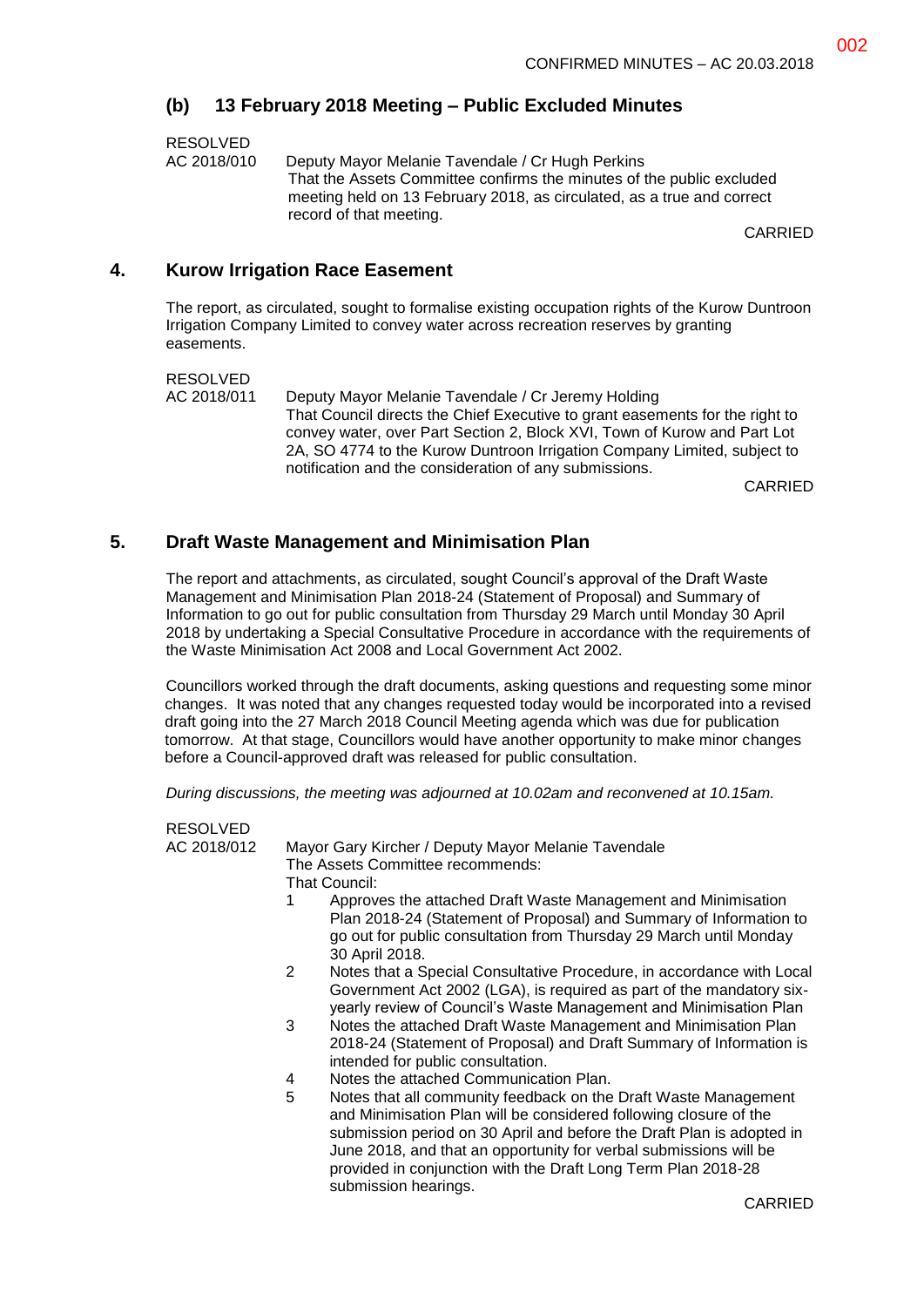Deputy Mayor Melanie Tavendale then put forward a motion that "officers bring back to Council some costings around options for recycling depots in the district and in particular in Kakanui". Group Manager Neil Jorgensen offered to answer in place of the Chair calling for a seconder, and his request was granted. Mr Jorgensen told the meeting that small rural recycling depots (eg Enfield) would be about \$15k per annum, and that more complex and larger areas like Kakanui would need to be costed separately.

Given that advice, the Deputy Mayor withdrew her motion, and suggested that an addition be made to the document somewhere that other options may in time become available.

Group Manager Neil Jorgensen noted that there would be time for Councillors to alter the plan once submissions had been considered, before a final version was adopted at the June Council Meeting.

## **6. Waitaki Road Safety Coordinator Update**

The memorandum, as circulated, presented information on the Road Safety Coordinator role and how it works in with the nation-wide programmes of the New Zealand Transport Agency (NZTA) as well as complimenting the Roading Unit.

Group Manager Neil Jorgensen introduced the report and Elton Crane who is undertaking the role of Road Safety Coordinator. Key discussion points were:

- (a) Waitaki's ranking of being in the top five districts in New Zealand for crashes at rural intersections was a real concern, and this role would continue to be important to addressing that education and local initiatives aligned to national campaigns.
- (b) That bad driver behaviour, rather than poor quality roads, were at the heart of accidents on the road, as borne out by statistics.
- (c) The type of radio advertising used to get across road safety messages (eg Real Radio – because it was a local channel)
- (d) Drivers aged 35 60 were a key target area, because statistics suggested they were the more difficult group to encourage to change their driving behaviour.

#### RESOLVED

AC 2018/013 Mayor Gary Kircher / Cr Jeremy Holding That the Assets Committee receives and notes the information concerning

the Waitaki district's road safety coordinator role.

CARRIED

The Mayor took the opportunity to thank Elton Crane for the excellent work he does in the road safety area. Whilst results were not always immediate or highly visible to all, any improvement was to be commended and celebrated. He congratulated Mr Crane for all he was doing to increase road safety in the community.

## **7. Assets Group Activity Report**

The memorandum, as circulated, sought to inform the Assets Committee about the activities of the Assets Group for the period 23 January to 5 March 2018.

Key discussion points were:

- The very high speeds registered on Roundhill Road
- The costs of the two former tropical cyclones were 'sobering', given that they were unforeseen.
- Duntroon toilets (page 32, item 7) Concern was expressed about a timeframe of up to 1-2 years before Land Information New Zealand (LINZ) might respond to Council's request to acquire land for these toilets. In response, the Mayor said he and the Chief Executive already had plans to meet with LINZ to discuss such purchases for community assets in the future.